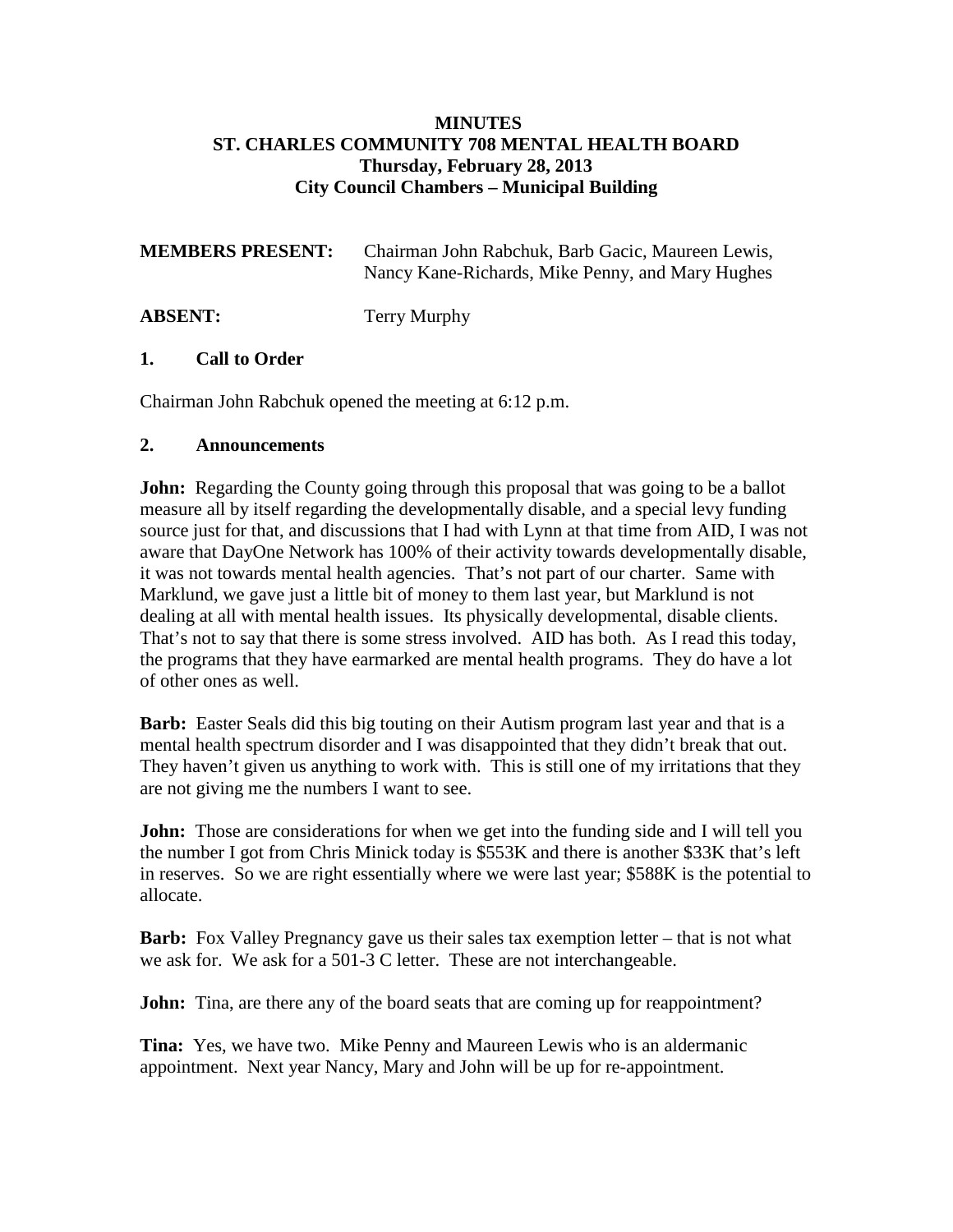**John:** Terry Murphy is not here this evening, but I did talk with him on the phone. In his notes he did not have anything substantial from the applications. He gave me some thoughts as how he would allocate some of the requests. So when we get to that point this evening, I can throw his numbers out into the mix of things.

I need to cut out of tonight's meeting for a while to attend another commitment. I've asked Mike and Barb to marshal things through in my absence.

## **3. Meeting Minutes Approved from February 23, 2012 Mental Health Board Meeting.**

Motion by Mike Penny, second by Mary Hughes to approve minutes of the February 23, 2012 St. Charles Community Mental Health Board meeting.

**Voice Vote:** Ayes: Unanimous; Nays: None; Absent: Terry Murphy. Chrmn. Rabchuk did not vote as Chairman; motion carried.

# **4. Funding Requests**

**Lazarus House – Liz Eakins, Executive Director:** We have one resident who is a lifelong resident of St. Charles and has had his problems to deal with, but through our outreach programs: HUD Grants for the Chronically Homeless with Disabilities, we are going to be able to put him into his very own apartment for the first time in his adult life. We had to keep him in our emergency shelter for 12 consecutive months for him to be eligible for this grant and he has met the requirements and the funding is in place. In St. Charles we have six or seven landlords that we work with. It could be a second level of a house as opposed to an apartment complex. We are going into our seventh year with our Outreach Program and the landlords have come to trust us. We can't guarantee the people going into these apartments are perfect, but they know we are only a phone call away if the need us.

Mary: Do they sign a regular lease?

Liz: Yes they do and in their names. HUD nationally is trying to change that so we would become the lease holder. Not our preference, but if we need to, we will. The formula for this particular grant is they pay 10% of whatever their income is towards their rent and utilities and the grant picks up the rest. To keep qualifying for that grant, these folks have to meet with our staff every week for case management. If they don't follow through then they have to go through whatever the consequences are that their landlord brings against them, but we rarely have run into that situation. They are always people who have been through our shelter, they know and trust our staff and they like the connection to us.

**Mary:** Looks like your numbers are fairly stable: 170-172, is that on track for this year for St. Charles residents?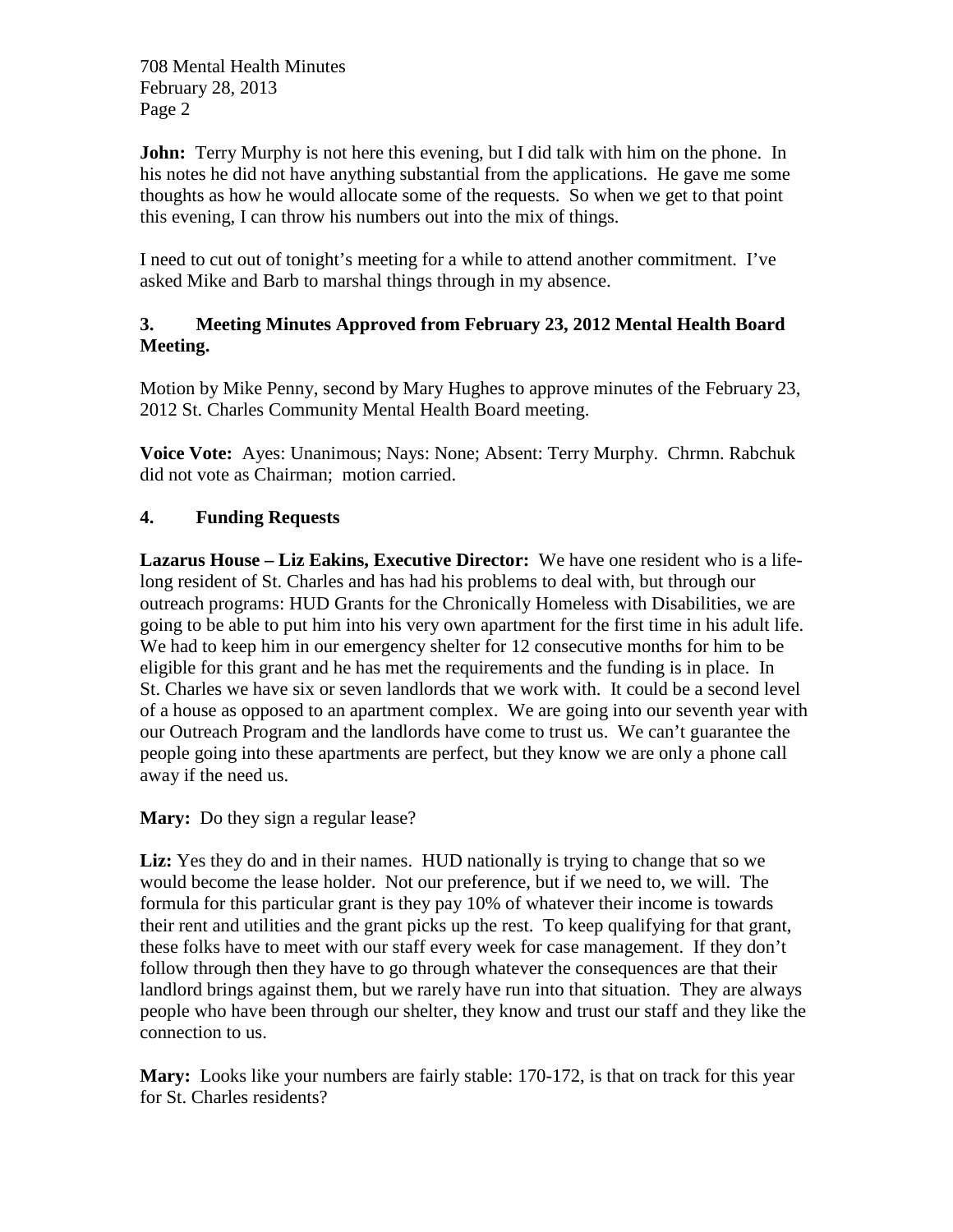Liz: This fiscal year starting July 1 our numbers are a little lower than what they were the prior 12 months. A year ago we had just experienced an explosion of women and kids and that came way down. That was not characteristic of what we usually do. The last few months we've had an extraordinary explosion of young adult men (18-24 year olds) and that's seems to have settled down.

**John:** Your relationship with Ecker and Renz is still working well?

Liz: They are great partners and we would not be doing what we do if it wasn't for them. Also TriCity Health is a great partner. They just got done testing every one of our staff for TB and we are now on a yearly cycle for this.

Renz wrote this collaborative grant a few years ago and it is still in force. That grant allows anyone who is homeless in St. Charles to the north end of the county to be screened for substance abuse and mental health and physical health concerns and that grants continues to pay for those assessments and other services needed such as transportation.

**John:** What percent of your clients have mental health issues – can you tell?

**Liz:** About 40% is my guess – close to half and with substance abuse, we are close to 60-70%.

**John:** Has DayOne provided a good service to you?

Liz: They are actually a clearing house. Only way severely mentally disable people are going to get services through Kane County is to be cleared through DayOne to the services that are available. They are very critical link to severely disable people. **REQUEST: \$47,600**

**Fox Valley Hospice: Kathy Melone**: What we do is twofold, we have the one aspect that is our hospice care that is unique and is geared towards people who are facing a life threatening illness. We work with a lot of different hospitals in the area to provide emotional, physical, and spiritual support through our networks. We also have a very wide series of bereavement programs. Our bereavement programs are growing in St. Charles. Our numbers have gone up from last year of 158 people serve in St. Charles to this year of 201people. The numbers have been remaining fairly consistent within the hospice arena but have really exploded in the bereavement care. As we've seen when someone in their family is dying the children and adults are having an increased disability to cope with what is the after math of that. They've been coming to us mostly because of our relationship with the St. Charles public schools with the counselors referring our services to the children, as well as a lot of doctors in the area, and when they see things happening they are able to refer their clients to us as well. We've really seen a major increase with the number of people coming to us in St. Charles for our bereavement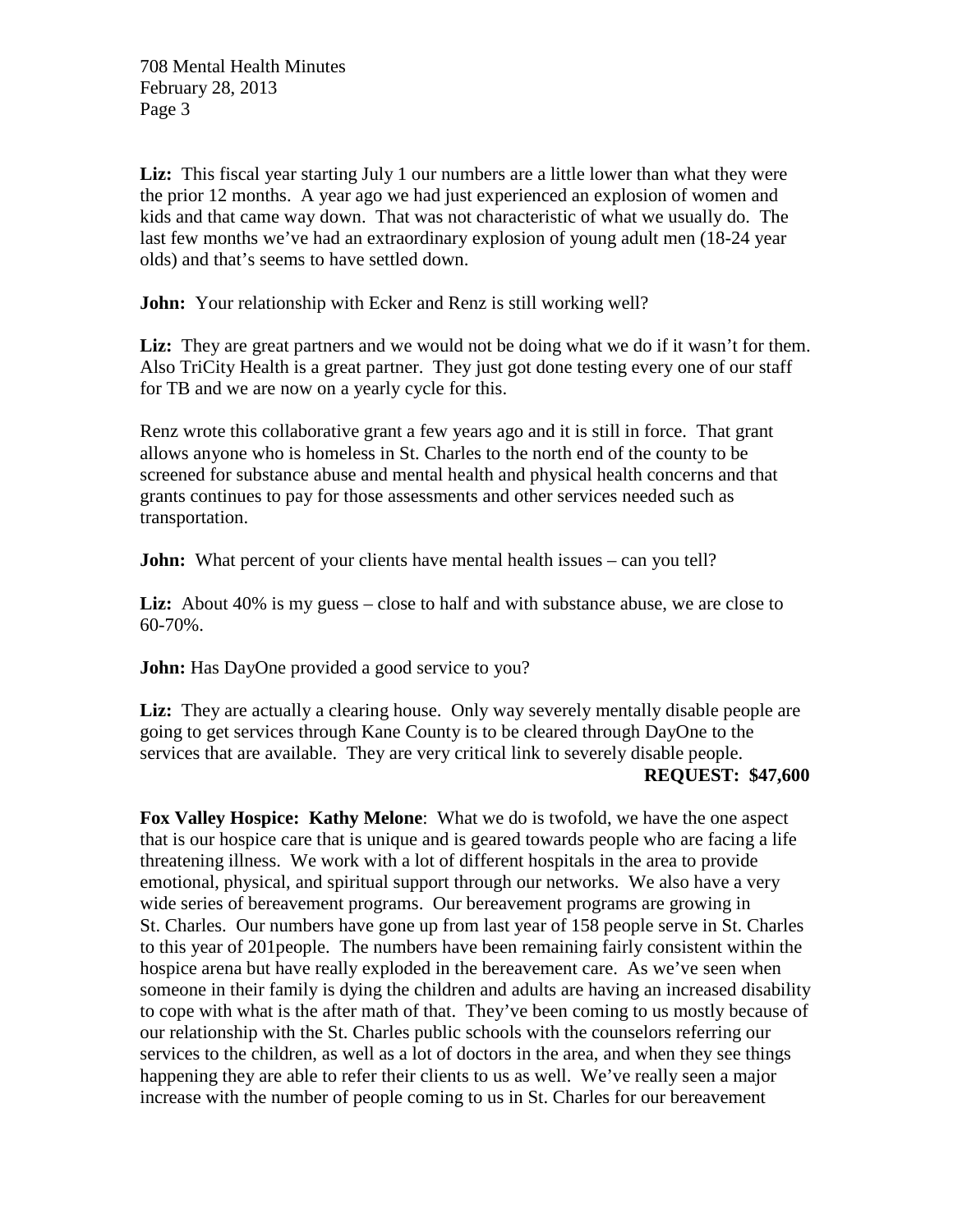services which are really in-depth and are unparalleled and there is nothing that duplicates our services. We work with the children in the school one-on-one through the bereavement process as well as being able to include them in a group process with other children who are going through the same thing and work with them through their grief. They also work with adults and advocate to their family to provide them with services that will help them through a very difficult time and through the next phase of their life.

We have a program "Lean on Me" which is program with Spanish speaking personnel who go out and find Spanish speaking volunteers who can talk to and work with these clients and speak to them in their own language. In the past we would have an interpreter and absolutely things get lost in the translation. Working with clients in their own language is a much effective way for them to work through the stages of grief and understanding. This has been a part of our program for years and I haven't talked much about it, but it has exploded recently. We have a lot of people coming to us based on the fact that all our programs are free of charge. The Spanish speaking program is our fastest growing program as our community changes. We are lucky to have a very effective staff person on board who has brought in some really qualified volunteers to help people work through their stages in their own language. We have also had an influx of Spanish speaking population in our Herbie Program as well. So those volunteers are also working with the kids too.

**John:** We saw that in the Comprehensive Plan numbers regarding the Spanish population. It's a small piece of the population but the numbers have grown significantly over the last 10 years.

**Kathy:** We've done a lot of outreach programs through our volunteers to try to speak to different populations.

**John:** There's a start of a Hispanic community organization here in St. Charles, Union Latino, that is just getting going and they may be someone you can tap into.

**Kathy:** We actively try to encourage anyone who doesn't have the means to go through traditional agencies to get counseling or services to come to us. We've been lucky enough to have communities to be able to provide the services to people who might not have the means. The Hispanics are not the majority but it's definitely an increase in the minority population.

**Mary:** I see you are asking for \$7,000 more than last year and you said your numbers are up from 158 to 201?

**Kathy:** We have been lucky to receive consistent support for your MHB. We've been asking for \$32,000 for several years because are numbers have never really waivered but last year our funding went down like everyone else. We are asking for whatever you can give because without your support and the surrounding communities our services wouldn't be free and we wouldn't be who we are. So we are really thankful.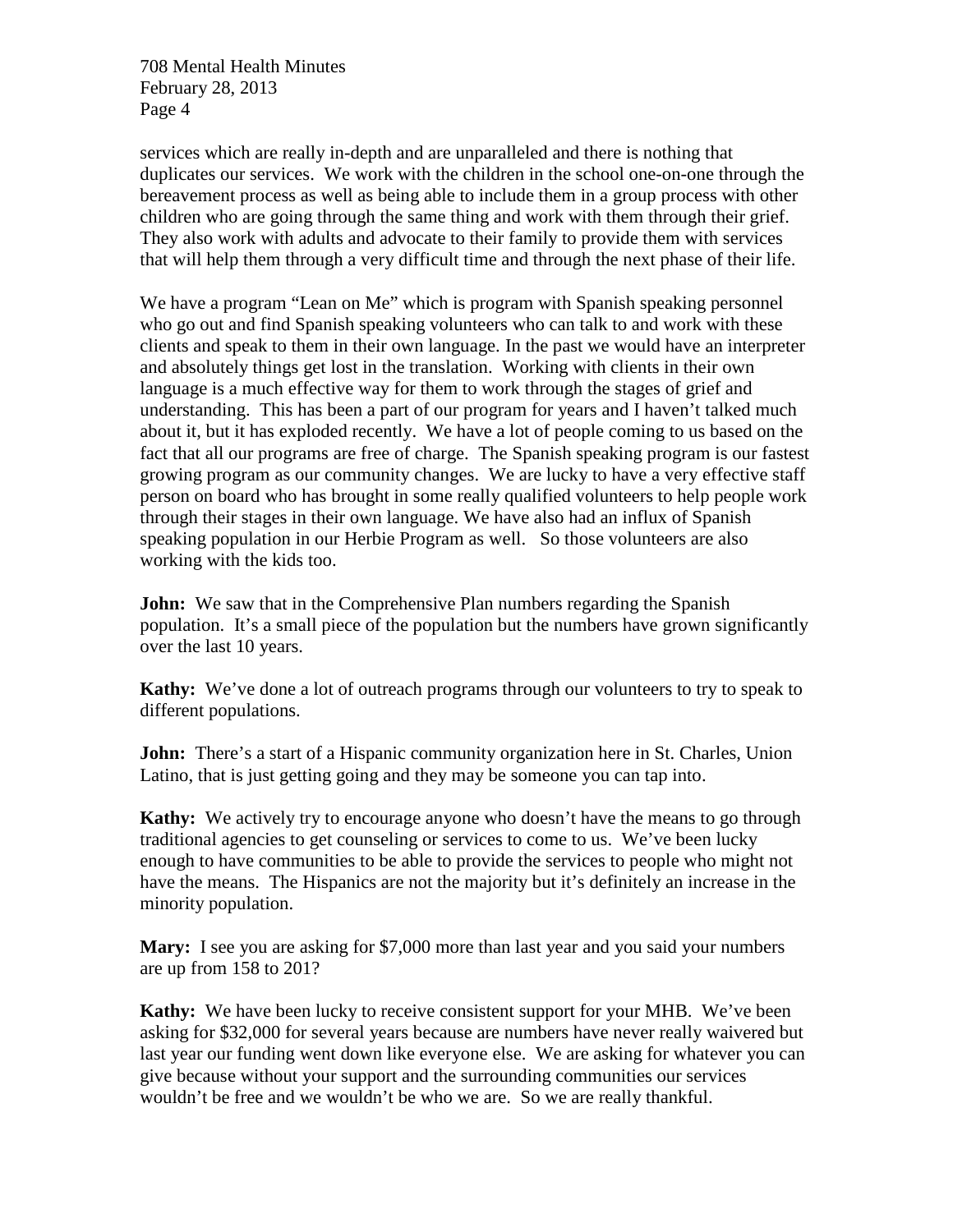**Mary:** Sometime when you have nothing else to do, I would love to see a pet bereavement group.

**Kathy:** We are doing that. We are promoting it within every shelter around. We are also starting a program for children whose parents have been incarcerated or deported. The schools have requested this because even though their parents are alive they are no longer with them. It does fall under being bereavement of a very real concern for children who are left in America with relatives whose parents are not within hands reach. It's not a death bereavement, but it's a very real bereavement. It's changing times. **REQUEST: \$32,000**

**Renz Addiction Center – Jerry Skogma:** Discussed the characteristics of the population statistics for St. Charles residents – 174 out of 1,100 outpatients. This is pretty sizable for the areas that Renz covers. This gives a good summary of the general issues we deal with. In FY12 we've seen 174 St. Charles residents that have jumped from 103 last year. We got that number from a number of agencies with Lazarus House being the biggest referral source. We do have a federal grant with us being the lead agency and Lazarus and Ecker Center are involved in that. We work closely with Ecker Center and other area health providers. Alcohol abuse and dependence is the number one drug of choice. There is a wide range of age groups with emphasis on young adults. Also been an up-tick with the over-50 population with synthetic and prescription drug abuse. We have a number of Mentally Ill Substance Abuse (MISA) population too. The majority of clinics we serve have an income under \$20K so it really helps to get this kind of local support for these people.

**Mary:** There was no one treated for gambling addiction this year?

**Jerry:** That is interesting and the numbers have been going down over the last couple of years. The numbers tend to go up and down sporadically. Both alcohol and drugs are high in the problem areas.

**Maureen:** How many of these patients are ongoing patients vs. new?

**Jerry:** The majority are new within our calendar year of July through June. Our average length of stay is within 3to 4 months in our outpatient programs; so our turnover is fairly significant.

**Mary:** You had two school referrals?

**Jerry:** We don't do a lot of school referrals in this area. We don't have any contracts with the schools, I wish we did. There is a need for it; although there are a number of providers in this area. A lot of it is economics too. Some have good health insurance or pretty good family income and may choose to go to a private facility. Heroin is becoming cheaper these days and it is getting more wide spread. Heroin is one of our smaller statistics but it is still significant. **REQUEST: \$68,000**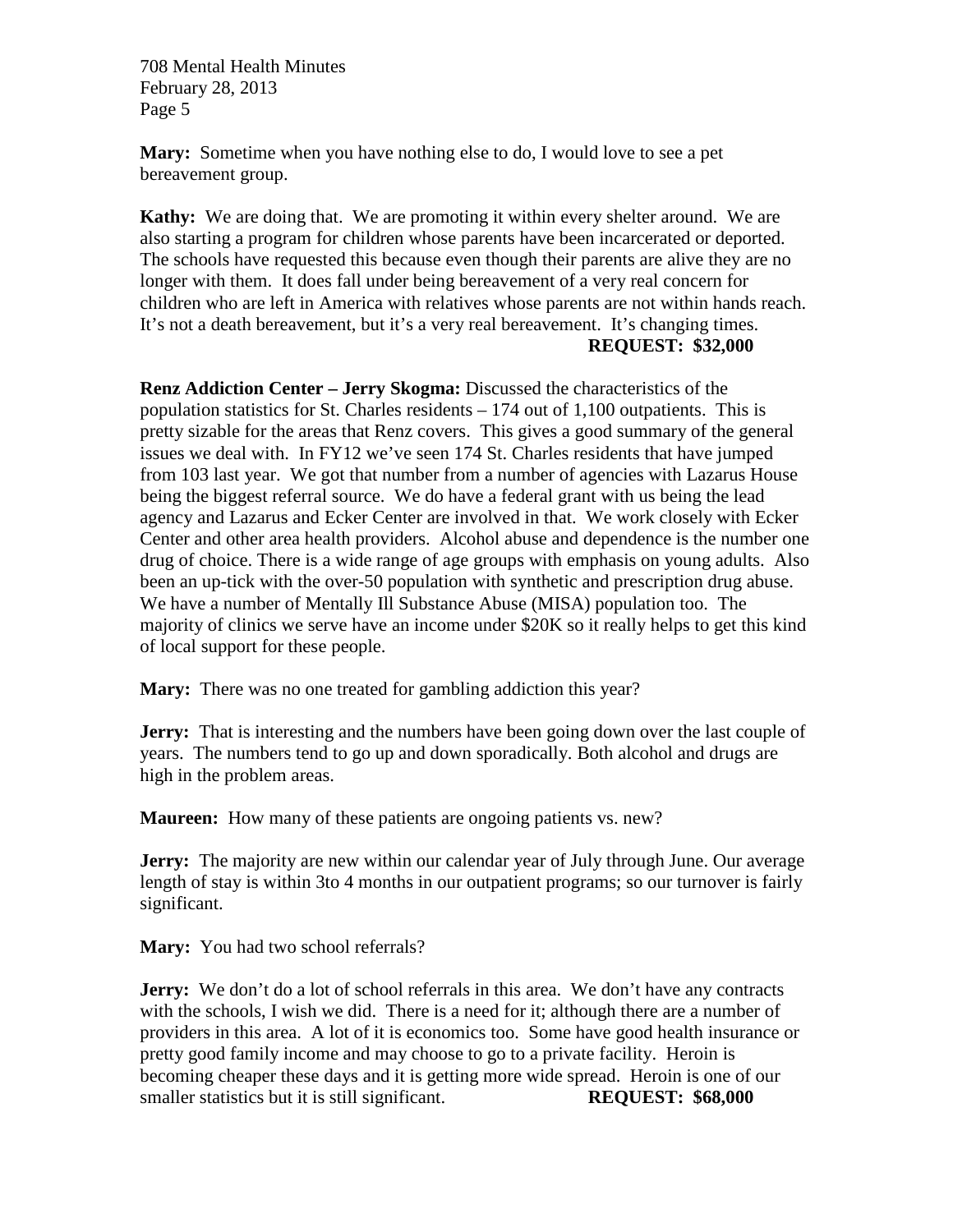#### **John Rabchuk left the meeting for an appointment.**

**TriCity Family Services – Jim Otepka:** Introduced Courtney Laverty who is the new co-development manager who worked previously with CASA. For our last full fiscal year June 30, 2012, we served 1359 St. Charles residents which compare to 907 served the previous year. We were very active in the community and with the schools doing health fairs which is one factor. The growth factor is still spreading into this year. At the midpoint of the year (12/31) we show a 41% increase for residents of St. Charles all across our programs as the same time last year. We are seeing a 77% increase in our counseling program and we attribute that from school referrals. This is good, strong support from the school district. Counseling is the cornerstone of our work and many other counseling services are integrated together. We don't bill for these services and we couldn't provide them if not for organizations like yours. We serve all ages and deal with the life spans of families from post-pardon depression, anxiety, marital conflict, and a wide range of child/adolescent issues of all sizes and shapes. Approximately 80% of the clients we service come to us with three or more problems and our work is not always short time. Many of the issues we see are driven by increasing financial pressures being experienced by a lot of the families. Many are still dealing with residual affections of the recession. Last year 49% of the families reported of living on less the \$30K a year which is tough to do in the tri-city area. We do serve some of the townships to the west as well. We see the continuing effect of the depression with increasing numbers of Medicaid eligible families that are coming to us for services. Reimbursements from the State fall 6-12 months behind.

**Mary:** On your budget do you include Medcaid under client fees and third party payments?

**Jim:** Yes. We see more grandparents coming out of retirement trying to help their grandchildren while parents try to piece together several part-time jobs. We have lots of kids coming in with eating and sleep disorders, physical symptoms that are typically stress related. Every week we receive more requests from our clients for adjustments to the sliding scale fees. Our waiting lists are getting longer. It's up to 4 weeks for children/adolescents. We always triage a case and if a child is in crisis we do an emergency assessment and typically don't put them back on the waiting list.

We are able to keep many of our long term programs running due to you support as well as our early intervention programs. With your funding we are able to do some critical networking in the area. We are active in the St. Charles Youth Commission and the School District with their planning of the Mental Health Summit.

In the very near future we'll be engaging in some big projects such as the installation of a new Management Information System. We are required to become compliant with electronic medical records by 2014. By the end of June we should complete a feasibility study exploring the development of an outpatient family based treatment clinic for eating disorders. This model is relatively new in the field. This will help keep families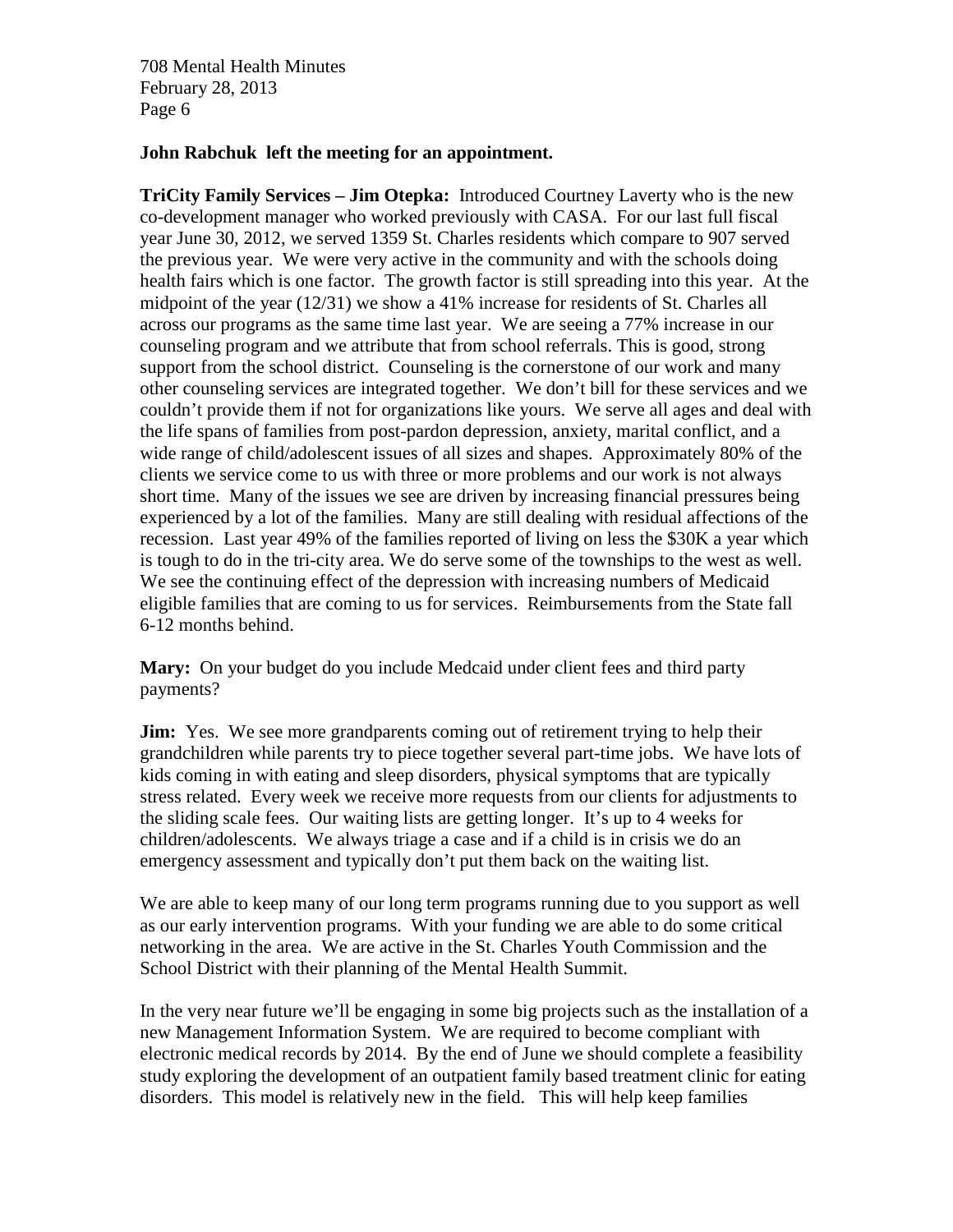together and young people out of hospitals. Into next year we hope to be offering an enrichment program for "Middle School Girls" for  $4<sup>th</sup>/5<sup>th</sup>$  graders. We offered a recent program called "Chick Chat" that went very well.

**Mary:** How's your space?

**Jim:** If the board approves the formal launching on this new program for eating disorders, we'll have no choice but to figure out how to get some additional space. This year we divided up our space for scheduled appointments by the hour for every office. Thank you for your generosity. **REQUEST: \$204,000** 

**Easter Seals: Patty Gellispie and Eric Jensen:** Eric came on board as the new VP of Development. Easter Seals is a leader in the Midwest and growing a reputation nationwide for outpatient medical rehab services as well as adjunct support of the clinical services that help children with developmental disabilities reach their full potential to thrive in later life. That is our mission and our goal. We continue to grow annually. The prevalence of development disabilities are growing. We don't know if that is due to increased awareness or if there are just more children with DD. We serve about 1,000 children every week between our three locations. (Told a story about a St. Charles East Student).

**Mary:** Have you done anything towards opening the autism area?

**Eric:** Yes, we opened the Autism Clinic January 2012 with great success. We bring in speech pathologies, occupational therapists, psychiatrists and psychologists and through this multiple disciplinary approach we can diagnose far earlier than the traditional means of diagnosis to see if Autism is there. The earlier one is identified with Autism the earlier appropriate intervention is going to be designed for that individual. Within the first year of the clinic 40% of patients who came to be diagnosed with Autism was not diagnose with Autism but with other lower level pervasive developmental disabilities. Another benefit of the clinic is while someone may be presenting with concerns of Autism, we can use it as it as a diagnostic clinic with a more broad base manner.

**Patty:** Kathy Schrock who presented here last year might of mentioned that it's about 40% of our clients that we see who are on the Autism spectrum.

**Eric:** The recent stats from CDC are 1 in 88 children are being diagnosed with Autism.

**Barb:** Because of the way the referendum was passed and our charter is designed, we as a board focus on mental health issues and addiction. Autism being a spectrum disorder falls into that category. You gave us the numbers here on page 5 but you gave us a total of 38 and you didn't break out for us as how many are audiology or Autism. How many fit into our requirement because that's what we are mandated? It's not our choice.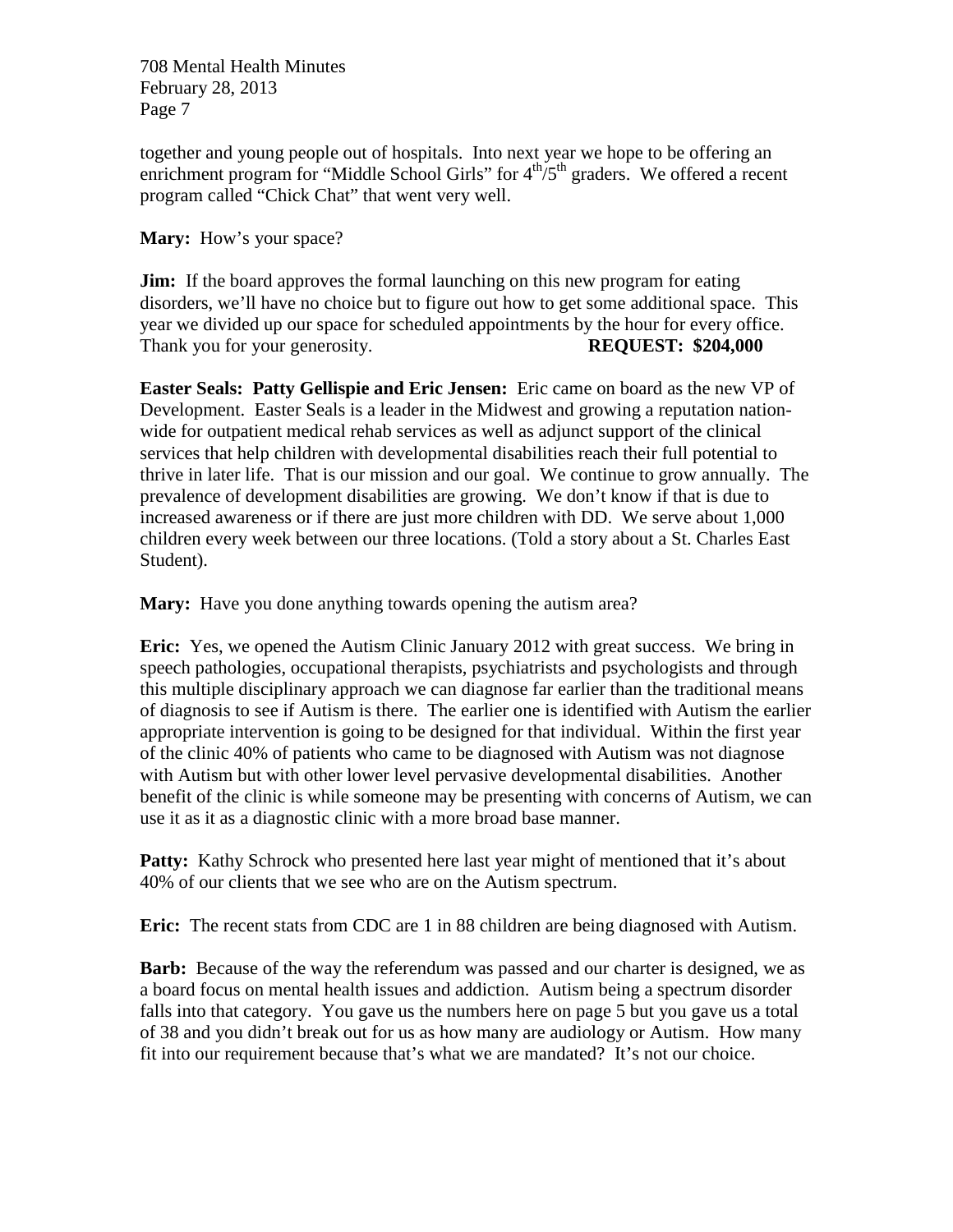**Eric:** We would have to get that data for you; so in the future that is something you want to see?

**Barb:** Yes, break it down. You guys are an incredible organization, but when it comes to what we have to take back, we need to know these numbers.

**Eric:** I will email this information to Tina (which I received and distributed to board members on electronically on March 4, 2013).

Patty reconfirmed what the MHB was looking for regarding mental health and substance abuse disorders.

As Eric mentioned we are now able to diagnose Autism earlier. Before the typical age was 4-1/2 years and our team is now able to diagnose as early as 18 months.

**Eric:** We have also recently added to our team a very part-time physician referral marketer (15 hours a week). Based on the success of the Autism/Diagnostic Center we let other physicians in our broad geographical zone know not only of our basic services and therapies but also the clinic. **REQUEST: \$41,500**

**Suicide Prevention Center – Mari Wittum:** We are continuing to provide lots of services to St. Charles. We've been in schools for quite a few years now and that has really increased our numbers. We only put down our direct service hours and we still do the "Care for Life Walk" and those numbers are not in this package. Those numbers keep increasing each year. Sponsorship is down but we still keep the program running. We started a "Survivor of Suicide Attempt" group and have had some really good response to that. This is for individuals who have attempted suicide and have not completed and are trying to look for coping strategies so that they don't do that again. We started another SOSA group over in Sandwich. Some of the things we would like to do in St. Charles are dreams, sort of speak, but one of the things that are starting to occur is that one or more parents are not either able or desirous to bring their kids for counseling and the schools are having problems with space; so we are looking to possibly, at some point, to try and get a satellite office so that we could come up here at least one day a week so that parents would not have to bring their kids as far; so that is one thing we would really like to expand our services on. As our economy continues to not flourish as it should we are running into more families that are struggling financially and as they struggle financially the dysfunctional part of the family system has a hard time to get the counseling services that they need. The closer we are to them – the better off they'll be.

**Mary:** I see 372 St. Charles residents?

**Mari:** That is correct and those are directly served. That is not counting our hotline calls which those are hard for us to estimate, or the walk-ins. We would also like to do an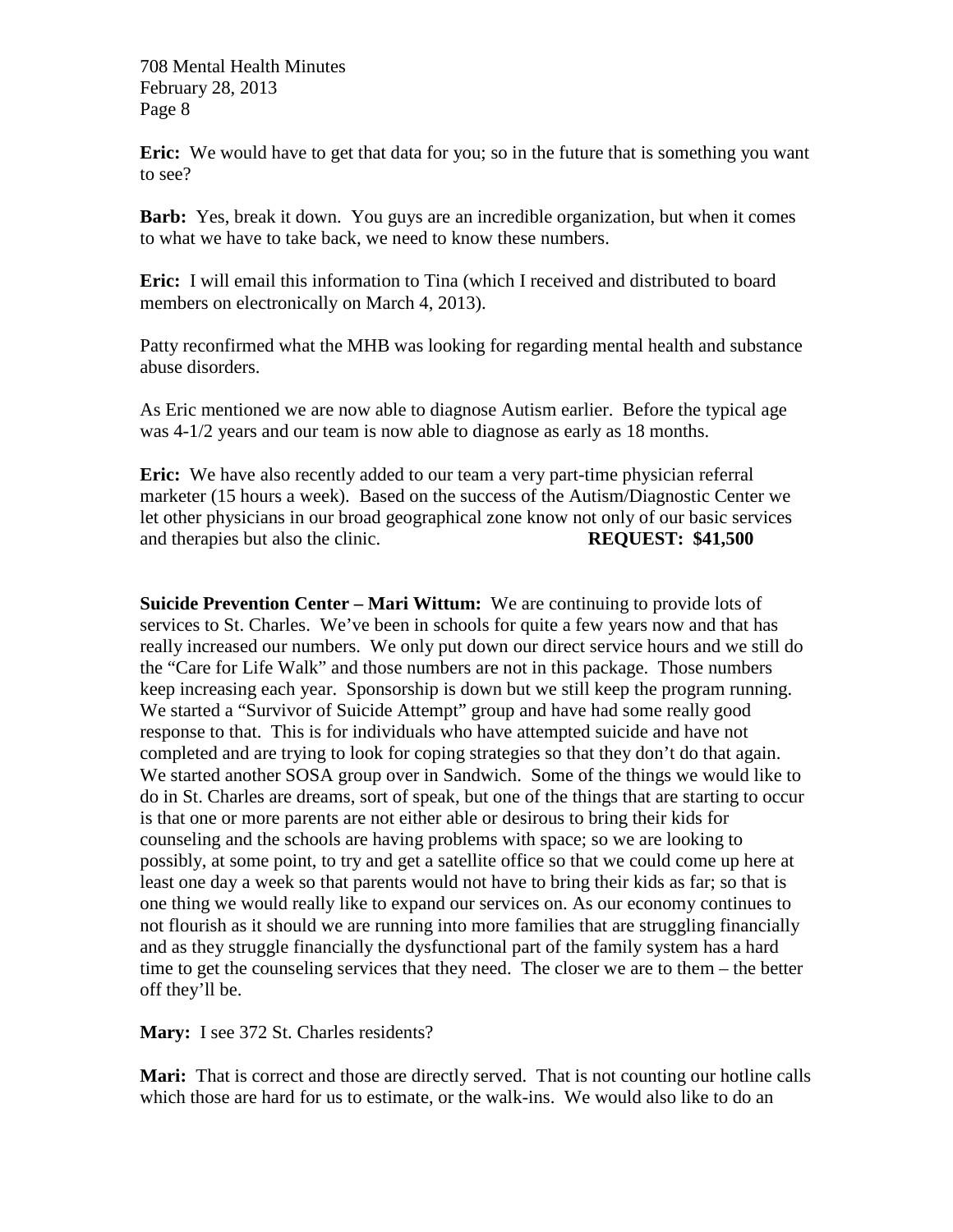assembly again at both the high schools that will help to educate students. The funding for that is too high for the schools to want to pay for something at that nature. It takes a lot of manpower because we do get a lot of kids that do come forward afterwards. We recently did one in Batavia and we had 10 staff members on the day of the assembly and two days after to handle the volume and then up to 2-3 weeks after the assembly we saw a lot of kids coming in. It is a great event because it really brings out some new people. We ask students if they have had someone talk to them about suicide that they come forward and talk to an adult because you would rather have a friend angry with you instead of friend who is no longer alive. All this takes extra money. These are the two main reasons we are asking for extra money to do these things.

**Mary:** I really appreciate that the money that comes from our board goes to direct services. That's how this should work.

**Mari:** We do get other help/services from the communities besides money, such as, receiving copier paper, having someone mow our grass for free, water donated to us for some of the activities, rolls of stamps, etc. We try to cut cost in any way we can. **REQUEST: \$18,500**

**ElderDay Center – Traci Eggleston:** We had some changes over the past year. Our numbers have increased from the prior year. We've had an additional 2,000 hours of service. With the past year's economic recession we did take a hit on our numbers but we are now seeing that bounce back up. We served five additional caregivers in our Caregiver's Support Program from St. Charles this past year. All those services are free of charge to caregivers. A number of people are coming in to see what kinds of resources are available for their love ones, such as, we do dementia diagnosis and changes of behaviors. We've also seen an increase in the number of men in our program up to 40%. We are seeing an increase in dual diagnosis such as clients coming in with schizophrenia and dementia. We are seeing clients with depression and dementia and rarer forms of dementia, and then the challenging behaviors that come along with that. Longevity of people's lives is increasing as well. Community base services are somewhat limited for older adults. They can go into a nursing home but may not have the funding to do so. There has also have been a lot of changes going on in Geriatric practices that presents problems. We can provide that specific point of care where they don't have to go into a nursing home. On average, right now, we are preventing nursing home placement by 11 months and this helps family savings in order to provide for future care in those dwindling months for their love one. In terms of adult day programs in our community, there really isn't a whole lot to choose from. Every activity we do with our clients has a therapeutic value. We also promote creativity and individuality which increases positive self-worth and decreases depression.

**Mary:** Do you provide any psychiatric care?

**Traci:** Our clinical social worker will work with families when they see behavior changes based on what they see. We do make referrals sometimes to make sure the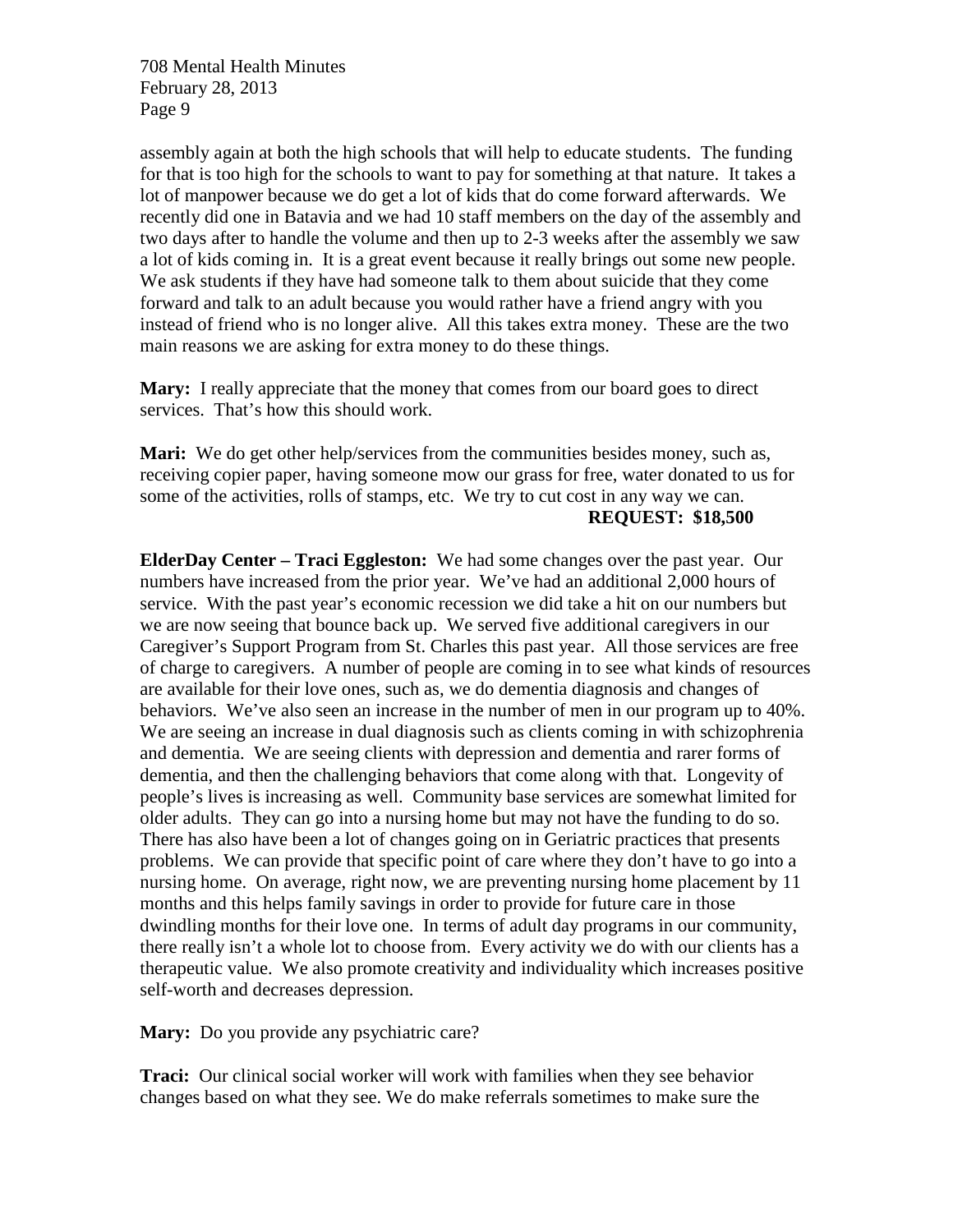clients' medications are being monitored. We do have a nurse on staff to dispense any medication, if needed, to our clients with doctor's orders. We monitor blood pressure and weight monthly to ensure they are eating properly. We do expect the numbers of our clients to increase over the next year. The reason is our board is taking a direct approach to ensure that ElderDay is no longer the best kept secret in the TriCities. We want people to know who we are and how we can better serve them. We've taken on new outreach initiatives to become more visible in the communities.

**Barb:** One suggestion in your report, when you give us the financial statements next year, please give us year-to-year comparisons. **REQUEST: \$25,000**

**Haines Middle School – Stefan Larson, Ass't Principal:** We run a similar program to the other schools called TEK (Teachers Encouraging Kids) which has been a successful program for many years. This program began to target at-risk students solely but has grown over time. These days we try not to exclude anyone; we try to take a pro-active approach with our sixth graders because not really knowing who is going to be successful at the middle school level; they haven't really develop that young adult yet, so we don't know what kind of student they are going to be. So we try to include them and put more of our focus on the average student. We get a feel ahead of time from the elementary schools of which students really need some assistance and have had social workers already working with them. On the fringe the other students are there because we want these at-risk students to see role models around them and gain from that as well. We try to pull kids into activities that they might not be able to do at home. In addition to the time, focus, and money we put into this program we put in research and follow-through on those at-risk students and track them through the year. Knowing we have different students from the area, we do make sure the money we receive from you goes to the St. Charles' students. We have additional fundraisers, such as our Magazine Drive where that money goes into TEK to help support the various activities. The teachers also donate their time – these activities are outside of their normal day. Money doesn't go to any of staff members.

**Nancy:** What percentage of the overall 1,100 kids would you consider to be at-risk less than 10%?

**Stefan:** Yes, under 10% would truly be considered at-risk. We have a student assistant counselor that sees most of the really at-risk students, then there is a little bit beyond that we also consider at-risk. By himself he has groups of students that hover around 50/60 number. At-risk at the middle school is somewhat different than in the community so what we consider at-risk might not be what a Community Center considers, but most differently up in that 10% range. Percentages also fluctuate from year to year.

**Mary:** In years past we've been able to do a lot better money-wise than we have recently. I have no issue with any of these activities you are outlining, but I do have issues with who pays for them. Fox example, the  $6<sup>th</sup>$  grade picnic is a great idea but we didn't have mental health funds to pay for them. We have PTO and student activities pay for that and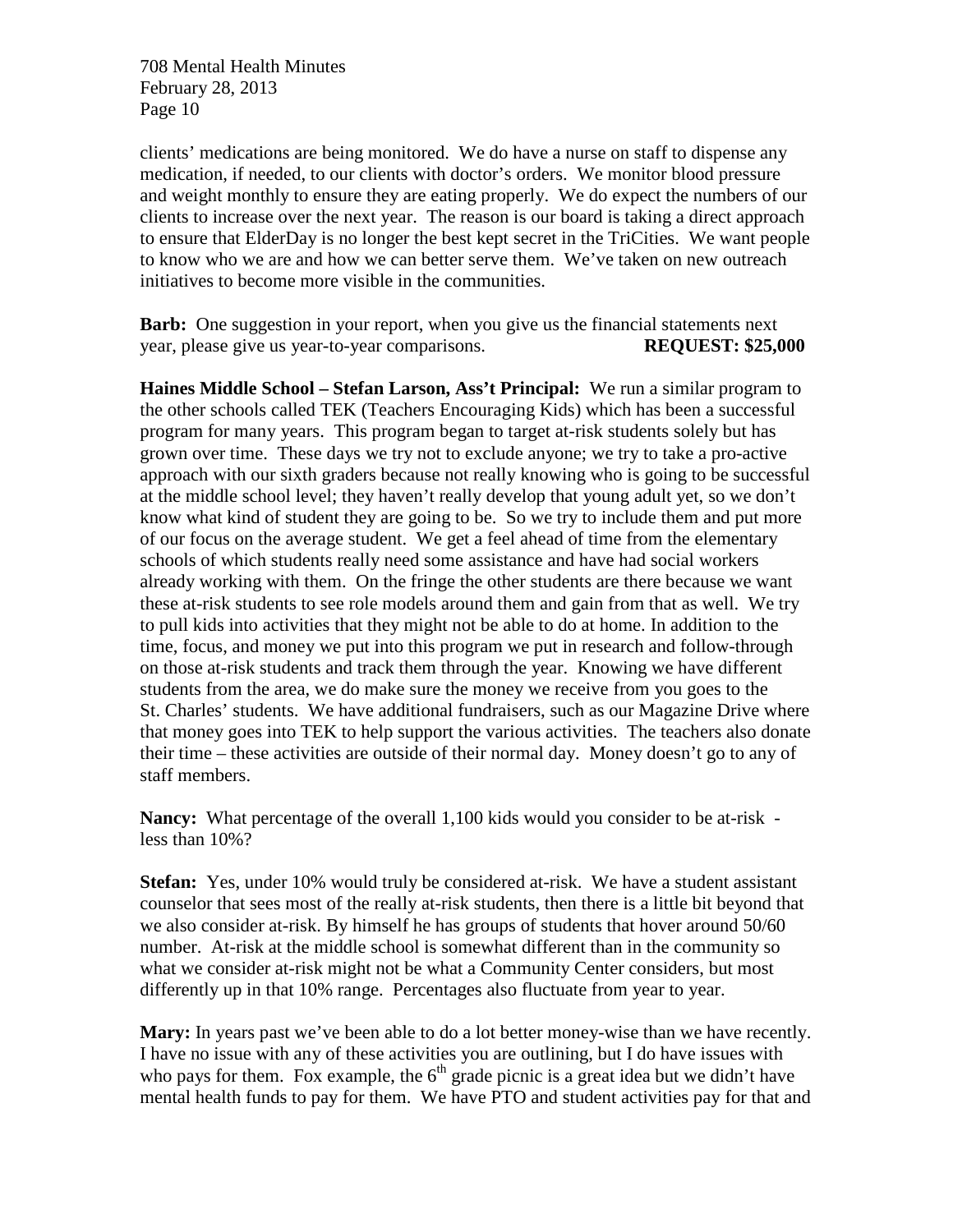since we have so few dollars I would like to see that money go towards our actively atrisk students.

**Stefan:** We do have different pots of money to try and cover our activities and the money that we get from the MHB does go toward the core at-risk students. TEK encompasses a wide range of students not just those at risk so we do steer your money towards that group within the larger group.

**Mary:** How have the suspension rates been? Do you have any data?

**Stefan:** Yes, we actually have that as one of our goals this year for central administration. Our discipline numbers have been going down, not just suspensions. That's due in part of getting these students into these programs right away and not waiting to see which students have the greater problem. We've seen the numbers trending down and attribute it to different factors but think that TEK has a tremendous impact on that. **REQUEST: \$5,000**

**Living Well Cancer Resource – Erin Shaeffer:** We opened a new facility this past May. We have such a demand for our services and they are growing so quickly at an annualized rate of 25% each year with participation that our BOD made the decision to build a new facility. Since the new facility we've had a huge upside of 46% this past year in participations. We are trying to meet that demand by expanding our fundraising. We've added a new counselor and new groups to educational sessions and other long lists of programs. While not every member has cancer there are a percentage of St. Charles residents that do need our counseling support and services. Our counselors are all licensed professional counselors and the work they do is to help people anywhere along the spectrum of distress. We treat patients all the way through the continuum from the point of diagnosis though survivorship. We also work with bereaved family members. We are asking for an increase from the past years and we are sensitive to that fact. We just try to support our proposal on our numbers and need and we have had such a large increase in numbers of participation.

Mary: I see 363 St. Charles' residents this year?

**Erin:** Correct and I would also like to point out with this particular proposal we are not including individuals who are participating in the wellness aspects of what we do.

**Maureen:** Of those numbers are they all patients or are there family members also?

**Erin:** It's a mix but it's about 60-70% of those individuals who are patients and the rest accompanied family members. We've seen a large increase this past year in children under the age of 18. They are not being diagnosed themselves but are part of the family that has a diagnosis of cancer where they are in need of some sort of support.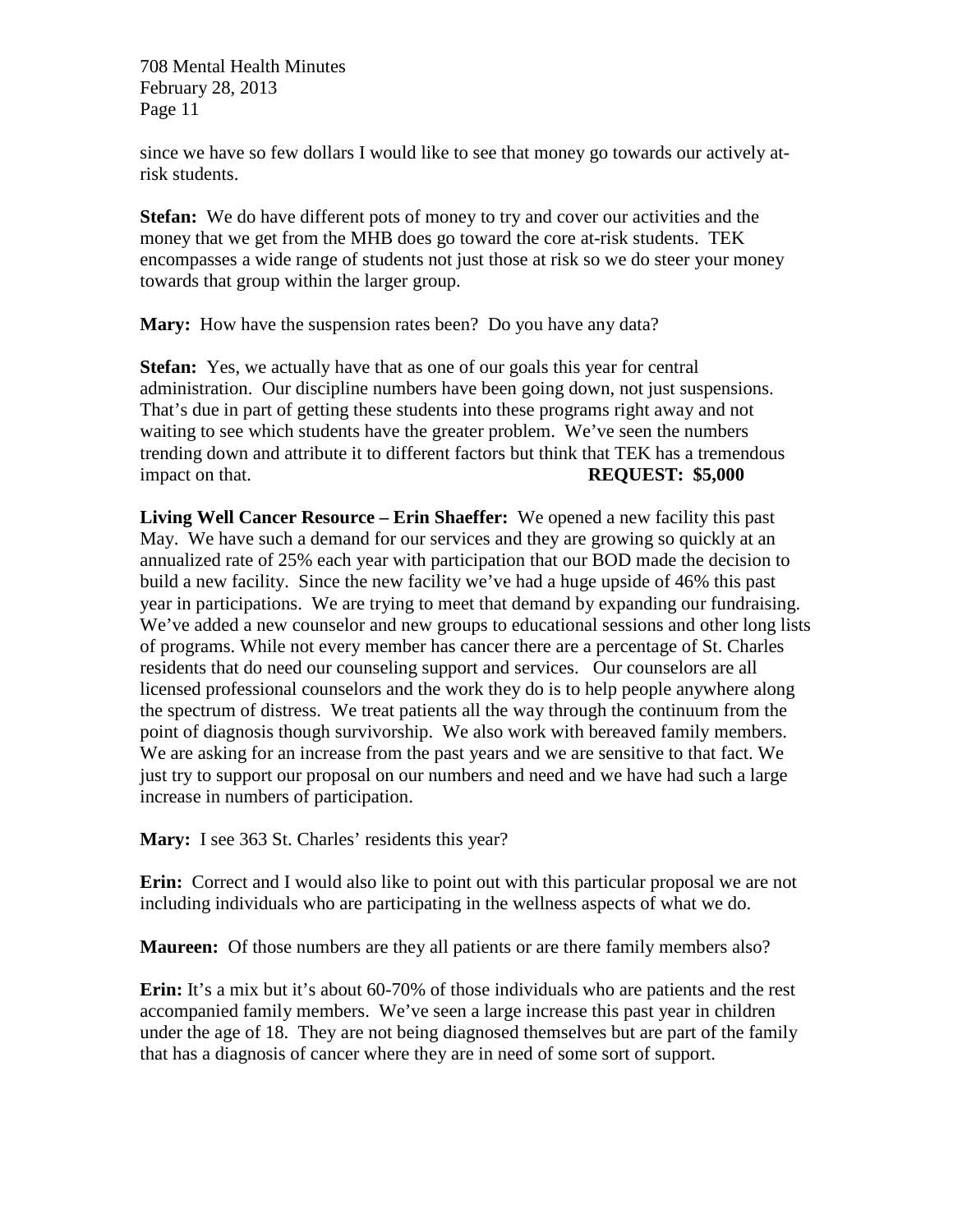**Mary:** I see in the report that the funding you receive from the MHB helps pay for the assessment tool – BSI-18?

**Erin:** Yes, we have an accompanied program that we partner with area hospitals called "Connect to Care Program." We developed this and are in the forefront of the cutting edge of this program. We go right to the sites/hospitals and interact with the patients to perform distress readings – this is an essential part of cancer care. We work with the physician team and are able to determine what their needs are right at the point when they start to receive their initial treatment. This is something that is recommended by the American College of Surgeons Commission on cancer as their new standards. So all those hospitals that want to remain in that accreditation pool need to have 100% of their patients being screened for this distress by 2015. We have many hospital partners that don't do any distress screening at all.

**Maureen:** Can you go to Delnor to do this?

**Erin:** Delnor is a bit in flux right now because of their Cancer Center being built, so their patients are being sent to other Cadence affiliates which are CDH; but we partner with many other hospitals in this county.

**Mary:** Do you know how much was paid for the BSI-18 assessment tool?

**Erin:** Each form has a cost \$1.25 that is a licensing fee.

**Maureen:** Are you getting any funding from Cadence with this?

**Erin:** The support that they have been giving us at this point in time has been more of services in working with our HR services. They don't pay our salaries but they do help to run our benefits through ADP and we use their services that way. They provided some marketing for us and helped print some of our publications; but we are not funded by Cadence. They are separate and aside from our \$1.3M fundraising budget that we need to meet on an annual basis.

**Mary:** One comment, I'm interested in direct services and the City of St. Charles funding to help pay for personnel cost, supplies, and facility fees. I would just rather see our money going to the counseling services. I understand you can't always departmentalize.

**Erin:** I agree and this year we tried to redirect the focus away from those types of costs. **REQUEST: \$20,000**

### **Wredling Middle School – Melissa Dockum and Joan Hagedorn:**

**Mary:** Read a sentence in their writeup that she really appreciated "Large whole school activities have been replaced in large part by teachers."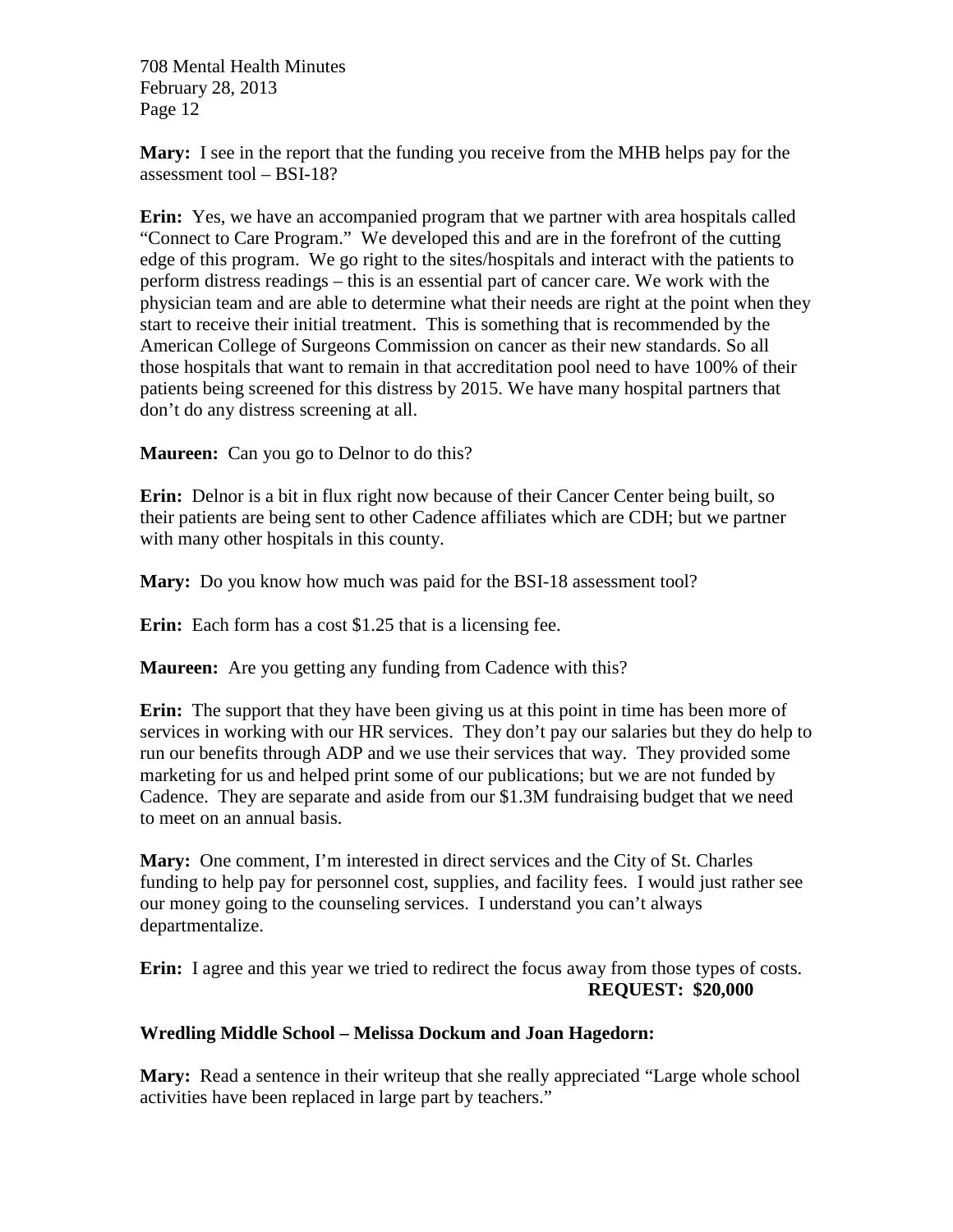**Joan:** We are trying to honor what this board has asked of us and found it to be very effective. This year alone I have never seen so many students in  $7<sup>th</sup>$  grade with issues and it is more with the diverse population we have coming into our school. We are seeing that some of the cultures are very private and students have to be strong at home and come to school to do their best to be that A student and are not always that A student. So therefore they are struggling but won't ask for any help. Once they realize they can trust a teacher we can do the connection card where students identify who they connected with that year on their team. It doesn't always have to be the same person all three years, but they connect with different adults in the school each year and that's helping with their mental health. Kids today seem to be brought up where they don't share anything. We do the connection cards twice a year – in the fall and the spring.

**Melissa:** We are being more cautious and detailed in distributing the funds of the MHB. The teachers fill out forms and are identifying St. Charles kids and which ones are at risk when they request forms. All other students who are not at risk are paid for out of Wredling School money.

**Barb:** Thank you for listening – I really do appreciate it.

**Mary:** The issue is dollars too, we don't have it to give as in years past; so we need to make sure the money we are distributing which is taxpayers' dollars goes to really serving the people that need it most. We have several different communities pooling into our school that are not all St. Charles addresses. **REQUEST: \$7,000**

**Crisis Community Center – Gretchen Vapnar:** We are asking for \$21,000 which is an increase over last year for our domestic violence, sexual assault, and abuse intervention which is for people want to change their abusive behavior which is predominantly men. We have increased the number of St. Charles' residents 37% (125 to 171 clients) and have provided over 15,050 hours of service. The Crisis Center is really an emergency service 24/7. Our services have expanded in our abuser intervention program and we now have a separate office on the west side of Elgin and we are serving more people there then we had in the first half of last year. This office just opened in January. We have many partners in the St. Charles' area. We work closely with Lazarus House doing a weekly education program with them and are partners with TriCity Family Services doing their after-hours answering service, and we work closely with Delnor Hospital as an emergency response for domestic violence victims and sexual assault victims who go to the hospital emergency room. We split that responsibility with Mutual Ground in Aurora. One trend that we are tracking around the area is that we are seeing fewer families with children coming into shelter, and seeing more women of domestic violence victims over the age of 55 and we are very concern about this trend climbing.

**Mary:** Regarding your budget sheets, whenever you break out your budget, please make sure our name is mentioned so our taxpayers know where their money is going.

**REQUEST: \$21, 000**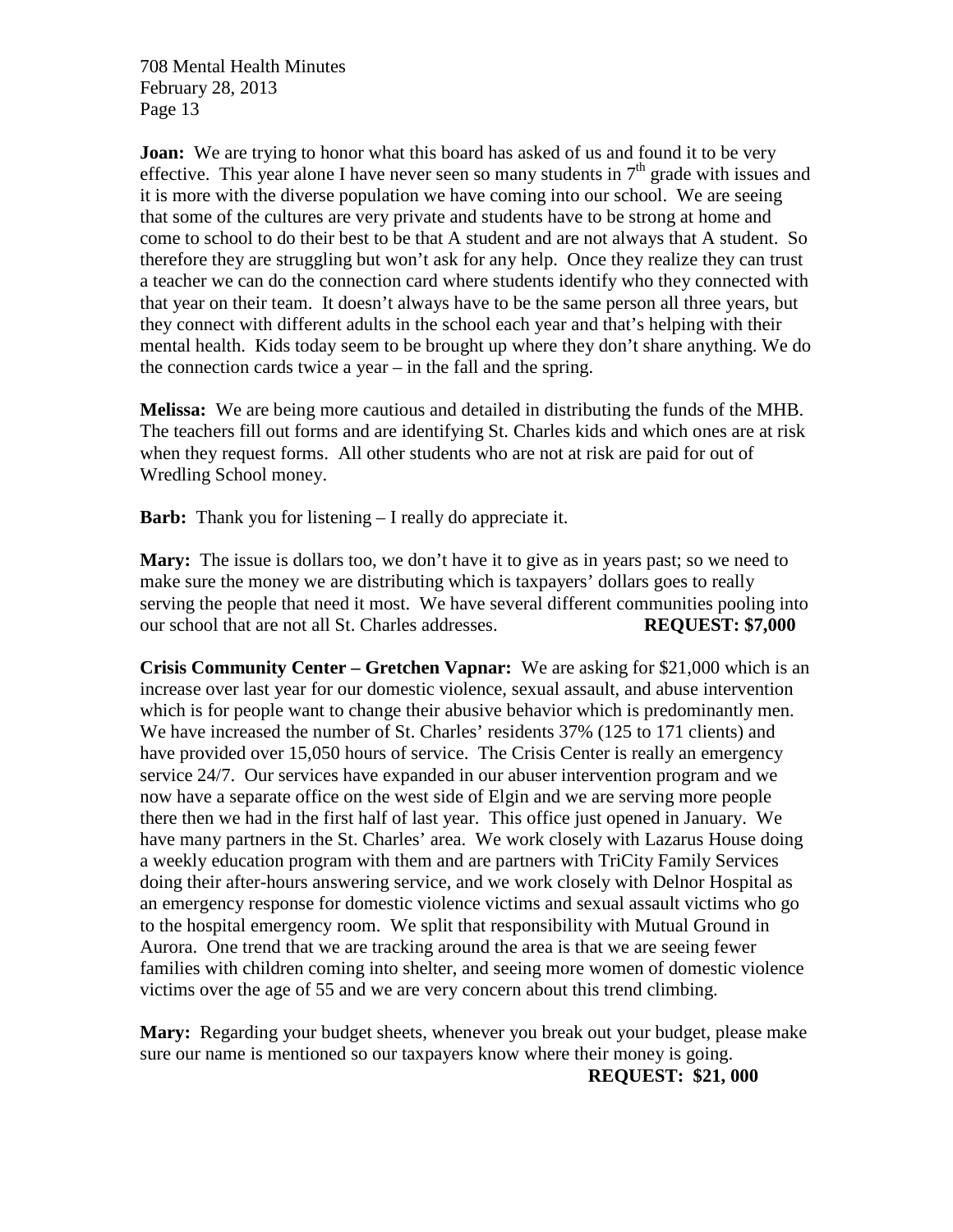**Association for Individual Development – Lynn O'Shea:** We have been serving the St. Charles' community since 1961 starting with Hope Wall School. We still help people with disabilities. We have services for youngsters 1 to 3 years of age for early developmental therapy and most of our kids graduate from early childhood through the public school programs. Throughout the school years we offer respite care for families of youngsters with disabilities that provide home base services to those families as well as summer camps. Most of our services are for adults however. We have two primary program areas: one is for development disabilities for individuals who have been born with physical or emotional physical disabilities. After transition from Special Ed, if students still need support services we do job training placement, we offer a shelter work program. This year we are getting back up in our numbers of job placements. We fell somewhat during the recession period. This year our biggest new employer is Walgreens.

Residential services are one of areas of public demand. We operate one group home here in St. Charles and one in Campton Hills. We now have eight families from St. Charles whose names were pulled for housing services along with a few other communities' names and we are now looking around for rentals for these people.

Our other service focus is for persons with serious mental illness. We have an outpatient program through Crisis Emergency Services. We also have two footprint buildings in the Aurora area and opening a third one in June and are partnering with Burton Foundation to have an inter-agreement with Water Edges apartments. This is a private investment in building and maintaining the building and we would be the operating services.

We spend about a million and a half dollars of services for people in St. Charles. We have added for increase of funds this year. Lynn talked about a new program "Show You Care Campaign" that they are trying to get a referendum passed by the County. **REQUEST: \$75,000**

**Ecker Center – Karen Beyer:** We've done some interesting things this year. We've brought on a for profit pharmacy in-house. They come into mental health centers and specialize on working with people with mental illnesses. With the cutting of the budget by the State level for medications and other health services; between our nurses and pharmacists they have been successful in talking to the state in allowing more prescriptions for people. The initial argument for why it's necessary has to come from a psychiatrist but the they don't call the state and try to get the preauthorization, our nurses and the pharmacy does and it is working well. We also have a relationship with VNA Fox Valley and they are sending us a nurse that comes once every other week to see our clients and the clients can bring their families to that primary care as well. We have a foundation that is a separate entity from Ecker and they own buildings that are people can live in. Through their funding of grants we have a couple of apartments through them in Elgin. Our clients need to be close to medical staff during the day if they need help and when people live too far from our main facility that is less than ideal for medical attention. We have our Pyscho-Social Rehabilitation Director who is someone with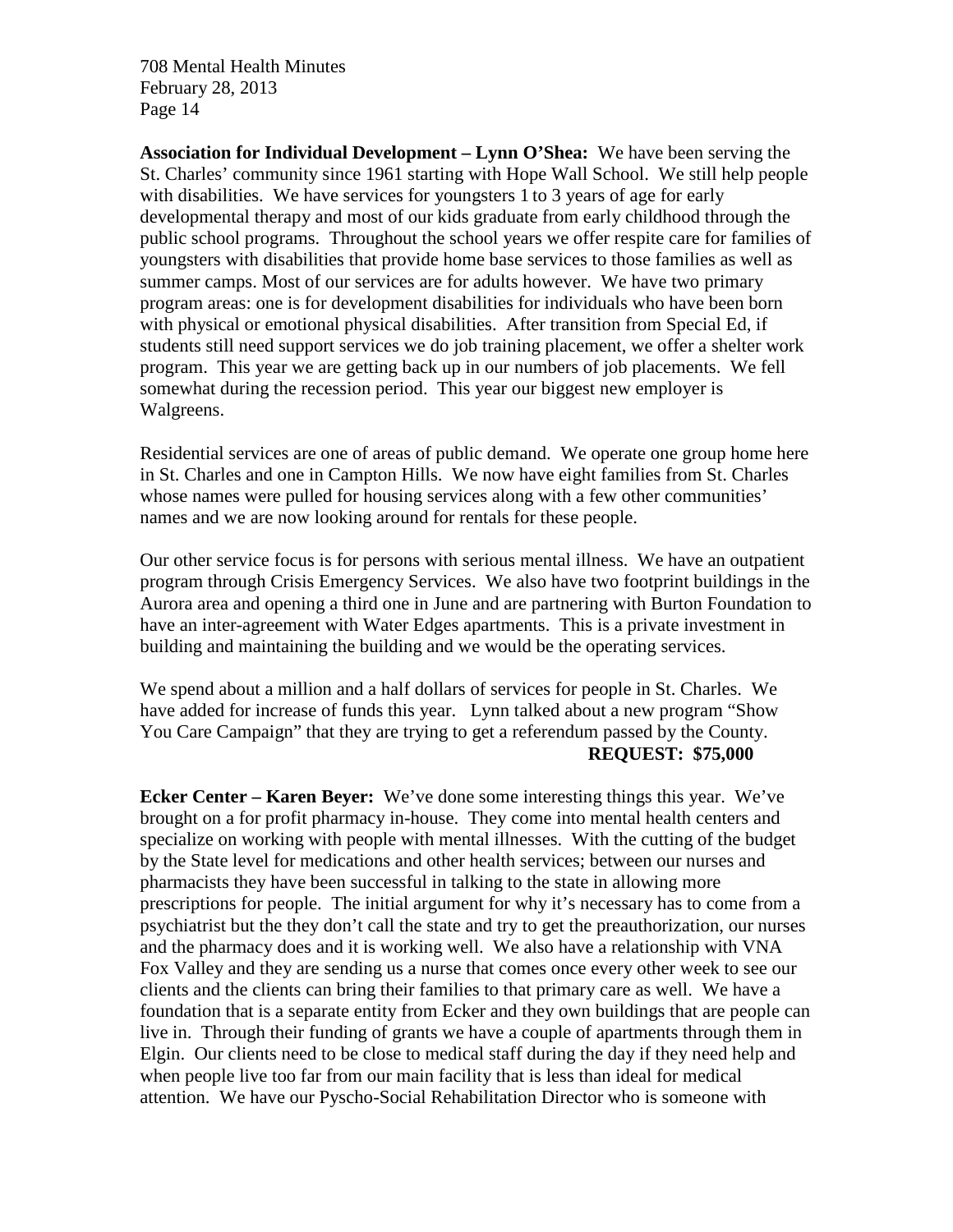enthusiastic behavior and has been a good addition to our staff. He has been able to attract some sophisticated people to come in and run those therapy groups with good success. He has created a whole curriculum that is beneficial to our clients. We bill it in Medicaid support not under therapy. He is doing something substantial for our clients who really needed help longer term. It is not costing us anymore because we have interns who do a lot of the planning and helping, but the masters' level people run the groups. **REQUEST: \$67,000**

**CASA Kane County – Vicki Shaw:** Last year we served the largest amount of kids we'd ever served in our 25 years. We do not get any state or federal funding so we are trying some new campaigns this year such as \$25 for 25 years, to get some new donors to help raise money. Last year we did a big Endowment Campaign that ended – we had a Challenge Grant from the Dunham fund and ended up with \$1.2M. We can never touch this money ever, but we can use the interest we earn. We will try some legacy planning this year as well. We currently have 12 staff that is a 9-1/2 full time equivalent.

**Maureen:** Explain how the money is going to be used to train the case managing of the 264 volunteers for the 21 children? It takes 264 volunteers?

**Vicki:** No, we served 556 kids, all Kane County, and we have 264 volunteers. That's our whole agency. In St. Charles we have 47 volunteers.

**Maureen:** So you'll be training those 47 volunteers for those 21 children.

**Vicki:** Yes and we are getting some new people from St. Charles and we do four trainings a year and there are 12 to15 in each class. So we train 45 to 50 new volunteers every year with initial training. We provide on-going training to all of our CASA volunteers and we provide about 75 different training opportunities, such as on-line courses, podcasts, and other ways of continuing education. We also have a big conference every fall; and it's also for the staff who case managed the volunteers. They are assigned a case and our staff helps them along with working with DCFS workers, parents, and all the people involved in a child's life. Their goal is to make sure that the child is safe, get school reports, and write reports to give to the judge so he knows what is going on in the child's life so he can make decisions based on the best interest of the child. **REQUEST: \$15,000**

**DayOne Network – Stephen Taylor, Executive Director:** This organization was founded in 1989. Stephen Taylor talked about his work experience which encompassed working for the Boy Scouts of America and he retired recently and took over the position of Joyce Helander who retired last year from DayOne. He is broadening the market base to be more sustainable for the future, so he is doing lots more fundraisers and foundation grants, to list a few. The State is so behind in paying them. He talked about their fundraiser gala. They are also cooperating with the Fox Valley Marathon that is happening in September that starts here in St. Charles, and are planning a golf outing. DayOne serve 3,600 people in the footprint of Kane and Kendall counties and they do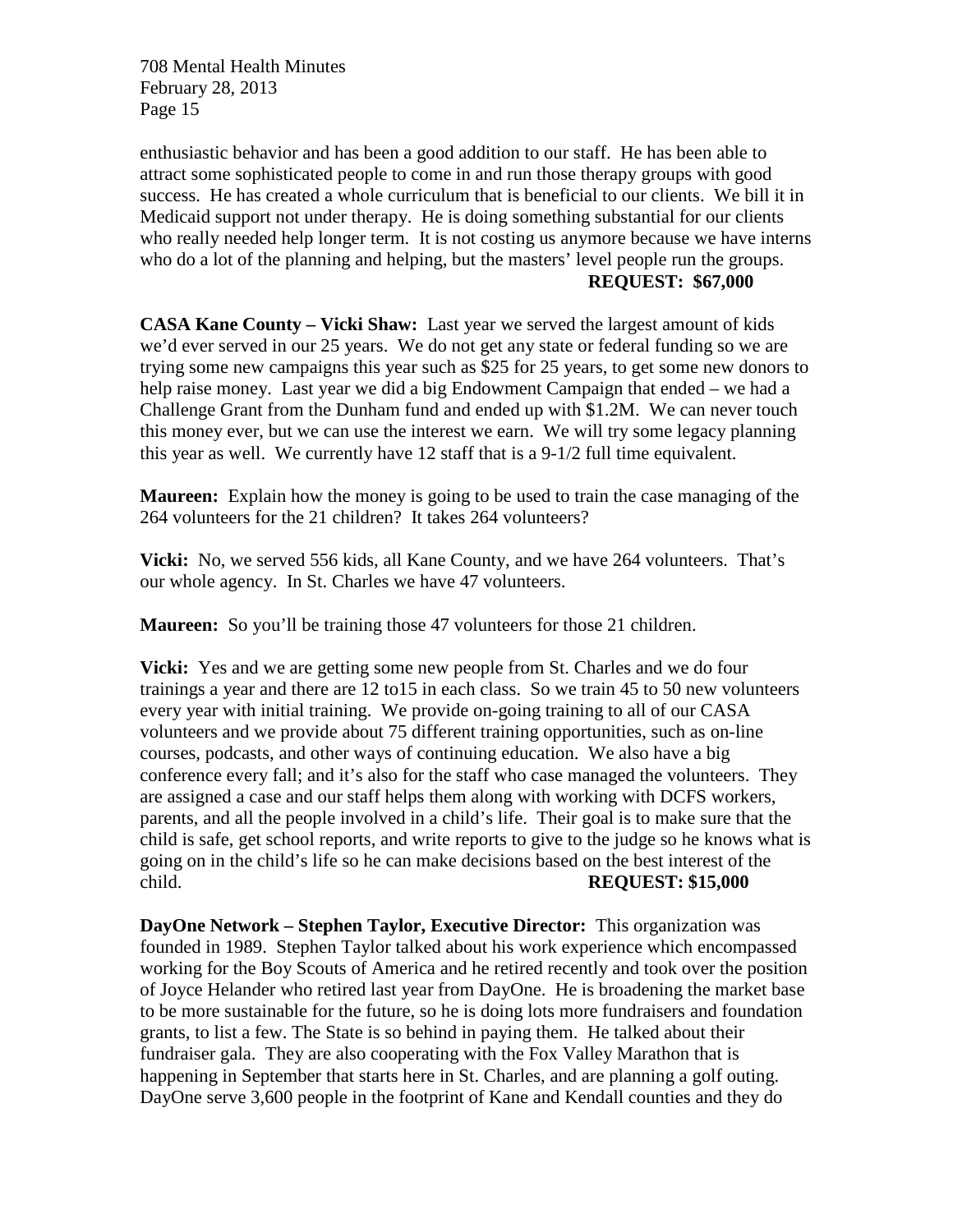that through two major programs, Community Access Services which is the adult side of the house where you are developmentally delayed or disable on a permanent basis, and DayOne provides ongoing case management and advocacy services. About 2/3 of the program is made up on the other side which is Child and Family Connections. We are one of 18 agencies that the State has contracted with that handles birth to age 3 by doing early interventions. We come to your home to evaluate the child and talk to the family and we start getting the child the services they need. Early intervention has proven that it works.

Prioritization of Urgent Needs Services (PUNS) has grown; that is when an adult needs services and they can't get them. That person literally has to win a lottery to receive services and it can take up to 4 years for that to happen. Now what they're doing is pulling people off of the PUNS list by court decree and handing them over to us and our work load just went up by 70% for that one program this year. The state said congratulations on receiving all those people and we'll give you 10% more than what you use to make for that program. 10% with a 70% increase in work load does not cut it. So we'll appeal with other similar agencies to send us the money to keep a schedule and we need money to be able to hire people and provide these services that you said are now court decree.

AID did a marketing survey of who's who in the area and no one knows who we are. In this category Easter Seals had an 80% public recognition factor and AID had a 20% recognition factor. DayOne had a 2% recognition factor. So we're getting out to the public to promote our organization more. If you know anyone who is need of our services, please have them get in touch with us because we are here to help them. Also thank you for what you do and spending your time to help us. **REQUEST: \$8,000**

**TUG – Jim Klink, Chairman and John Talbot, Director:** We wanted to make you aware of some of things that are going on from the unemployment aspect. We put together a synopsis showing the past five years' history. One of the things I'll point out is that we are starting to see an increase in the people coming to us for services in 2012. I would attribute that to 1) we had a lot of people that got discouraged and retreated from the job market and they are starting to come back out and get reengaged. The other aspect, through John's effort, is getting the word out throughout the communities that we are here helping those that are unemployed. We help both white and blue collar groups. We are tied together with the unemployment group IDES which post a lot of jobs on our website to make people aware. There is a lot of desperation out there and people are starting to feel encourage with the way things are coming. We bring speakers to our group that have individual expertise to the job market. Some are local folks contributing to our own community and the speakers are not paid. Our director is the only one who gets paid a small stipend to manage the program; everything else we pay for: websites, phones, etc.

**John Rabchuk:** Are you doing any personal counseling for depression? You're a resource bank for positive mental attitude and things of that nature?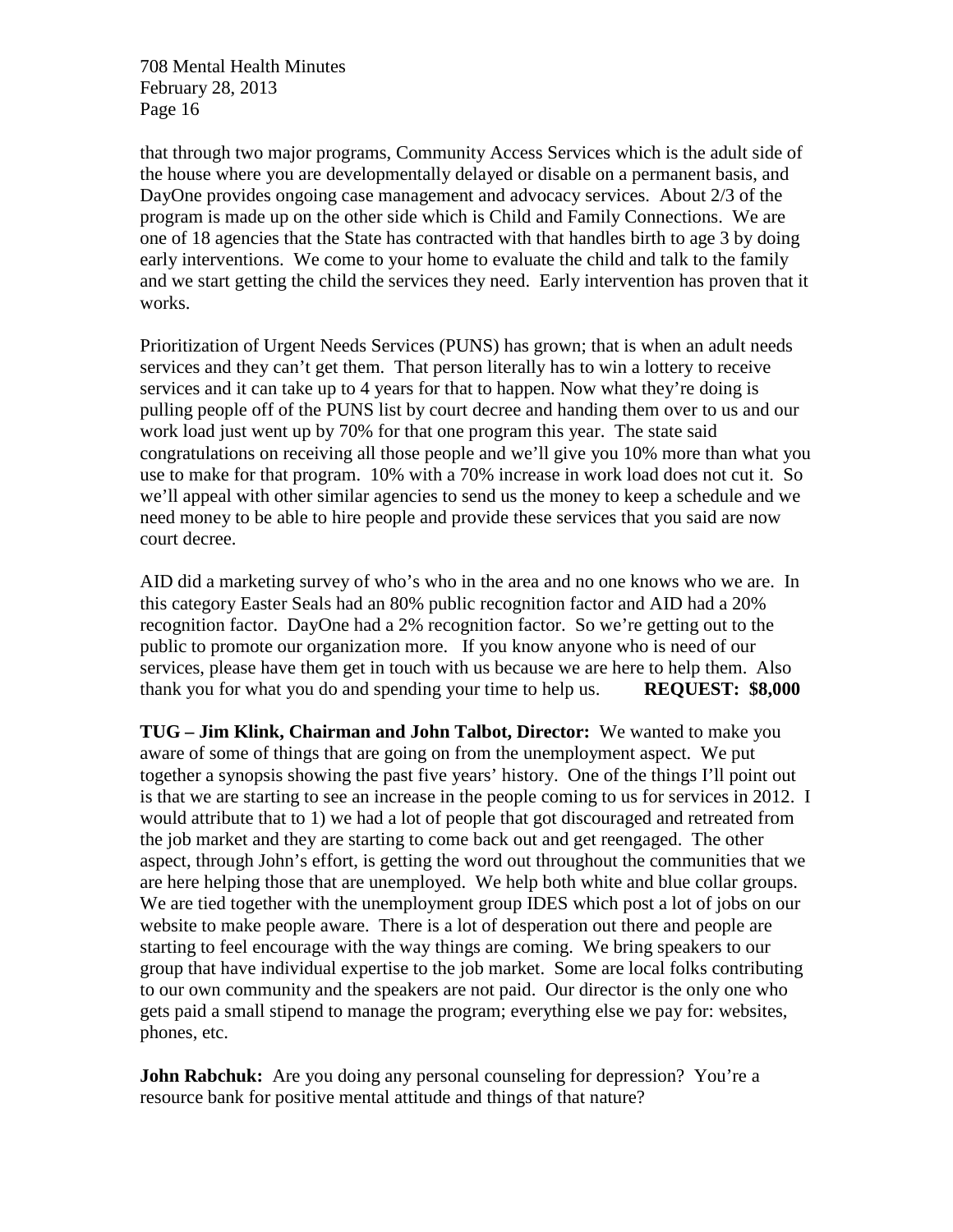**Jim:** We will to a degree, but considering a lot of us don't have the skills to get into that; we do it one-on-one with a group of individuals and come to find out that they are in desperation, and then we will get together with another agency such as TriCity Family Services.

**John R:** That was what I was wondering if you coordinated with agencies such as TriCity.

**Jim:** We need to get the expertise out there, but what we'll try to do is that in a lot of cases people just want to be listened to. So once they vent and get rid of some of their tension, then they are able to get back on track and get reengaged. You can sense desperation if someone is on the verge of losing their home; we'll help them to get help.

**John R:** So you're averaging from last year roughly 35 to low 40 in attendance and it seems to be relatively stable.

**John Talbot:** I think we are getting more well-known and people are starting to recognize us.

**John R:** Regarding your demographics you have them by gender but do you have them by age?

**John T:** Yes, the average that comes to TUG is 46 years old for male and 43 for female. But we do go all the way from those that have graduated from college all the way up to retirees who come and partake in our group looking for those skill sets to keep them engaged out there. People from all areas come to our meetings such as Chicago; someone visiting from California came to our meeting because they don't have anything like this in California and asked if they could tie into our website.

**John R:** Is the direct contact number of 1,07; is that all St. Charles residents?

**John T:** That is across the board. These figures are what are reported to us. People typically sign in but there are 10-15% of the people who don't want to sign in – they want to be anonymous. 52% of the people are from St. Charles. We meet the second and fourth Mondays of the month and you can go onto our website to find our meetings.

**Mike:** Reviewed with TUG what our MHB charter is which is directly related to mental health and although there can be tendencies leaning toward mental health we have a prioritization we have to follow. **REQUEST: \$4,000**

The 708 Board went into executive session to make decisions on the funding allocations for all the agency grant requests. There was discussion about cutting back on some agencies to place money where it is needed more. Also discussed agencies that are not fitting into our charter/mission statement and how should we address them going forward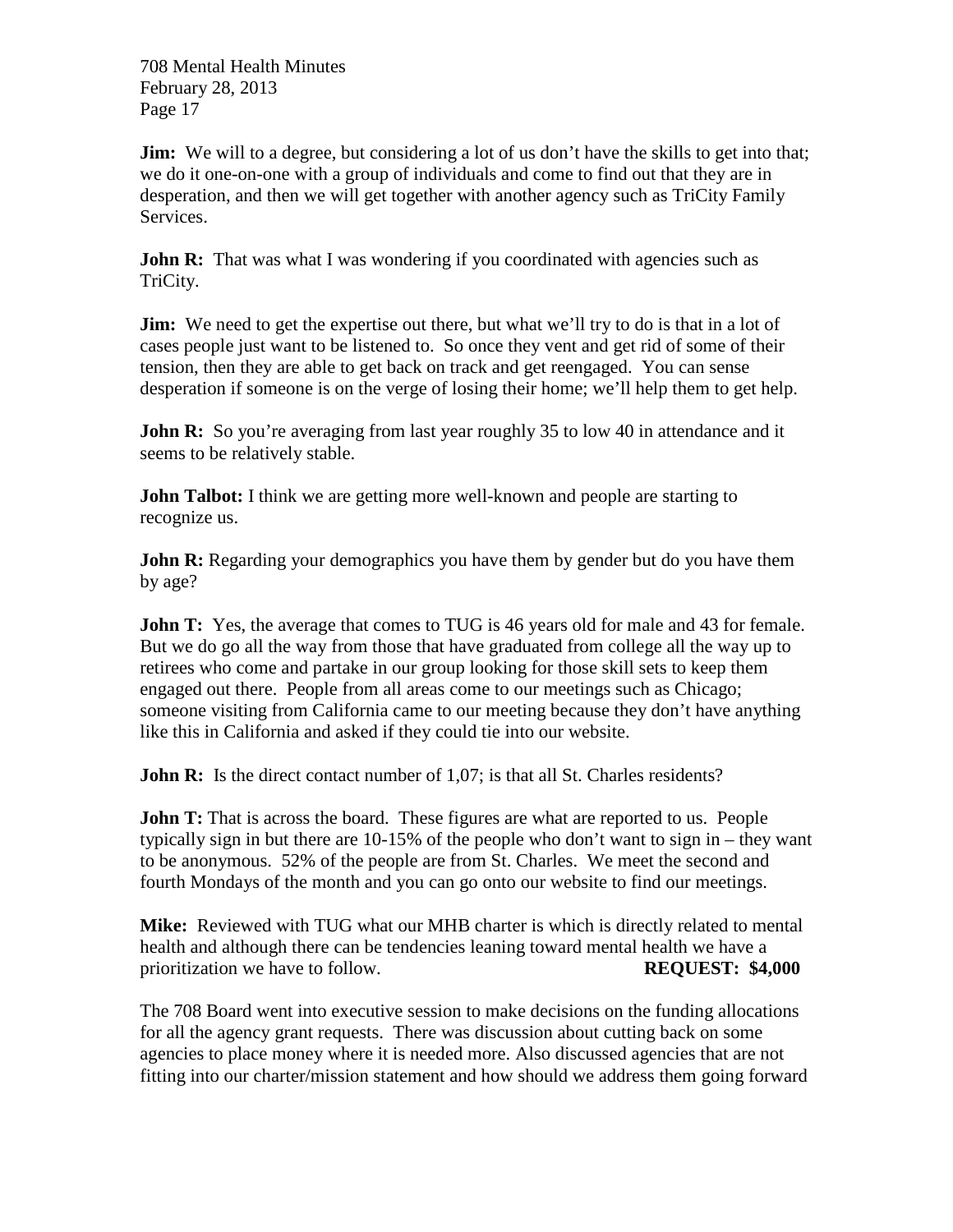such as DayOne. Some agencies are focused on developmental disabilities, not necessarily mental health issues. Following are comments from the discussion:

- These agencies all have a good mission, they do very good work; however they are short on what the 708 MHB mission requires. We should not be contributing to agencies that do not fit into our mission.
- We need to explain the situation on how things have evolved and how they no longer fit into the MHB charter.
- Easter Seals is another one on the borderline. Autism is the only area of their services that fits our charter; all other services do not.
- Category A's all fit our charter to the letter.
- Renz is a unique service, unduplicated and have had an increase in referral numbers this year.
- Going down the C categories, cut Fox Valley Pregnancy. It's a worthwhile organization but not one that falls into our parameters.
- TEK Programs have been cut back over the years and will keep all three schools where they're at. The original purpose of this program was that the teachers were the only ones that were able to capture any mental health issues with the kids. This gave them an incentive and a mechanism by which they could identify those kids because they could not always see it in a classroom environment.
- Discussion on Marklund not fitting into the MHB parameters.
- Maureen did not agree with Fox Valley Pregnancy receiving no funding. These women go through states of depression regarding their situations. Would like to keep what MHB gave them last year instead of cutting back to zero.
- Changes have evolved for agencies and there is less money to dispense. MHB needs to start cutting back dollars on agencies that are not as involved with mental illness as other agencies are. Are they being treated by mental health professionals on staff?
- TUG does a good job of coordinating workshops for people to network.
- Both DayOne and Marklund should receive letters regarding our MHB not funding them, but not until City Council has approved the allocations.

See the attached table for the agreed upon allocations for FY13/14.

Maureen will do some research on Fox Valley Pregnancy Center to see what kind of counseling services they have. If they don't have certified counselors then TUG would fall into the same position.

Motion by Barb Gacic to accept the funding allocations for FY13/14, second by Nancy Kane-Richards. Maureen will check into the counseling situation of Fox Valley Pregnancy to determine if that is part of the criteria of what we should considered for some of the organizations.